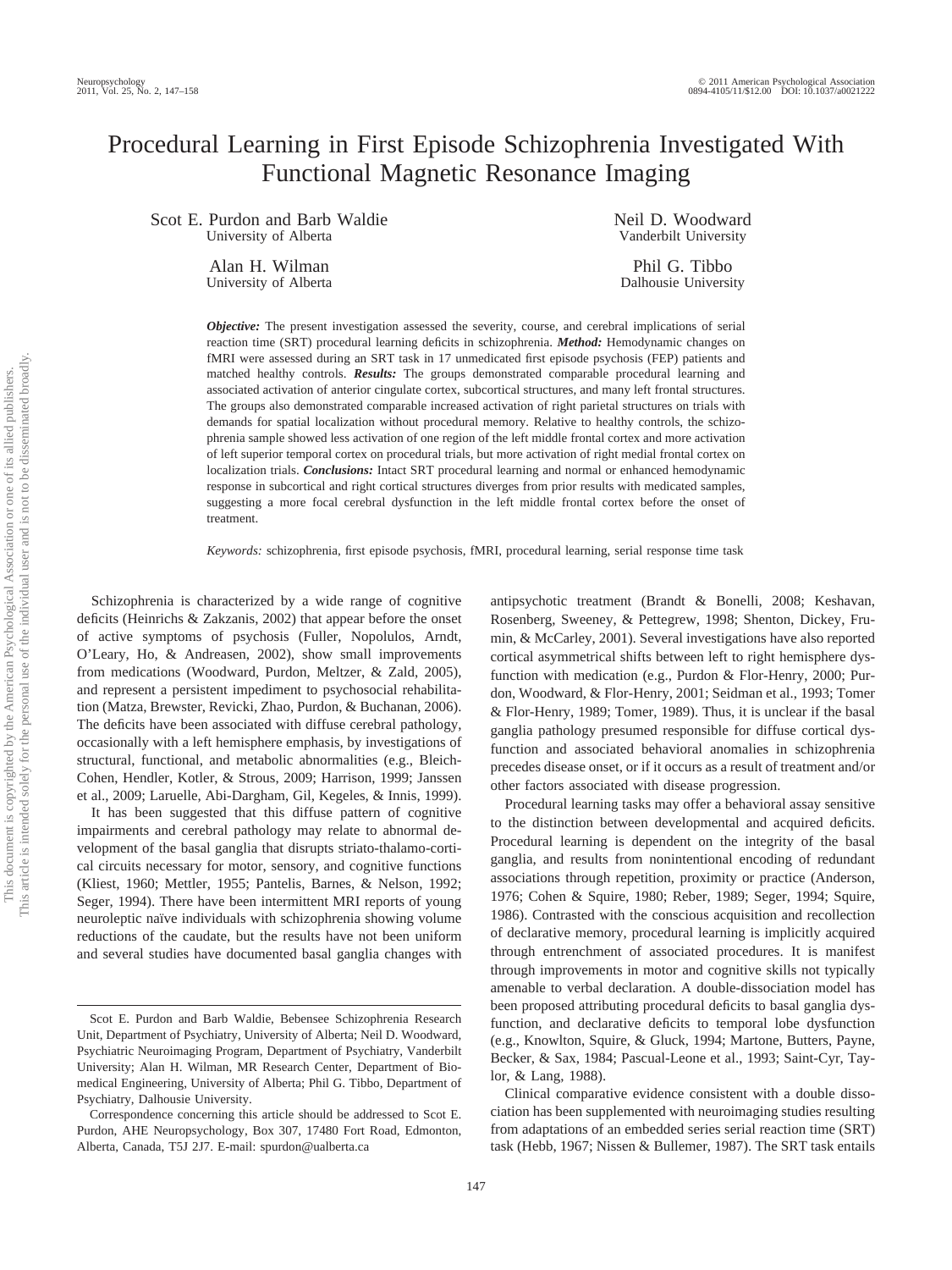a rapid presentation of a series of visual stimuli, and measurement of the time required for a simple motor response. The target appears in one of four spatial positions and the response is a button depression from a corresponding finger. In the embedded series variant, a predefined order of stimuli is repeated several times before a randomly ordered series of stimuli, with faster reaction times (RTs) on successive sequenced trials indicative of combined motor and procedural learning, and faster RTs on sequenced relative to random trials indicative of procedural learning.

Functional MRI studies that have compared the blood oxygen level dependent (BOLD) response on sequenced trials relative to random trials have consistently reported an association between procedural learning and a greater BOLD response in the dorsal striatum (i.e., caudate and putamen), anterior cingulate cortex, prefrontal cortex (often in the left hemisphere), premotor cortex, and inferior parietal cortex (Kumari et al., 2002; Martis, Wright, McMullin, Shin, & Rauch, 2004; Rauch et al., 1997; Reiss et al., 2005, 2006; Strangman, Heindel, Anderson, & Sutton, 2005; Willingham, Salidis, & Gabrieli, 2002; Zedkova et al., 2006). Consistent with the double-dissociation model, differential activation of the medial temporal lobe during SRT procedural learning is rarely reported (Foerde et al., 2008). Distinct patterns of subcortical activation have been noted, however, with a caudate— dorsolateral prefrontal loop engaged primarily during skill acquisition, and a putamen—supplementary motor cortex loop engaged during both acquisition and maintenance (e.g., Jueptner et al., 1997a, 1997b; Poldrack, Sabb, Foerde, Tom, Asarnow, Bookheimer, & Knowlton, 2006).

The SRT procedural learning paradigm paired with functional neuroimaging may be uniquely suited to examination of the nature and severity of putative basal ganglia dysfunction in schizophrenia, but the results to date have been ambiguous. A recent metaanalysis noted evidence of procedural learning in the faster RTs on sequenced trials relative to random trials in both schizophrenia and healthy control samples, but the magnitude of the procedural learning RT advantage was smaller in the schizophrenia samples (Siegert, Weatherall, & Bell, 2008). This lead some to infer spared basal ganglia in schizophrenia from the presence of procedural learning (e.g., Foerde et al., 2008), and others to infer basal ganglia dysfunction from the reduced magnitude of procedural learning (e.g., Pedersen et al., 2008).

Additional ambiguity has resulted from a lack of consideration of potential mitigation from antipsychotic medications. There is overwhelming evidence of medication-related movement disorders resulting from disruption of basal ganglia structures (Kessler et al., 2006; Leucht et al., 2009), and SRT procedural learning is compromised by haloperidol in healthy control samples (Kumari et al., 1997). SRT investigations in schizophrenia have relied almost exclusively on medicated patients, precluding delineation of medication effects aside from noting that samples with larger representation of typical neuroleptics appear to exhibit more diffuse cortical and subcortical abnormalities on fMRI (Kumari et al., 2002; Reiss et al., 2006; Zedkova et al., 2006), and greater procedural learning impairment on SRT (Exner, Bouscein, Degener, & Irle, 2006; Exner, Weniger, Schmidt-Samoa, & Irle, 2006; Green, Kern, Williams, McGurk, & Kee, 1997; Kumari et al., 2002; Marvel et al., 2005; Pedersen et al., 2008; Reiss et al., 2006; Schwartz, Howard, Howard, Hovaguimian, & Deutsch, 2003; Stevens et al., 2002; Zedkova et al., 2006). The reliance on medicated

samples thus limits meaningful inferences from existing SRT procedural learning data about basal ganglia pathology and its relevance to cortical dysfunction in schizophrenia.

The present investigation examined fMRI during SRT procedural learning in unmedicated or neuroleptic naive individuals early in the course of the illness. If medication contributed to previously reported procedural learning limitations and basal ganglia anomalies, then this unmedicated sample would be expected to show (1) no procedural learning impairment in the magnitude of the difference in RT on sequenced trials relative to random trials, and (2) relatively normal subcortical and cortical involvement during procedural learning, given by the magnitude of the BOLD signal changes on fMRI on sequenced relative to random trails. Similarly, if prior reports have confounded an hypothesized left cortical dysfunction related to illness development with a right cortical dysfunction related to illness progression or treatment, then the unmedicated sample would be expected to show (1) a compromise of left hemisphere cortical function apparent in a smaller magnitude of BOLD signal change on sequenced trials relative to random trials, compared to healthy controls, but (2) no compromise of right hemisphere cortical function.

#### **Method**

## **Participants**

Eighteen patients within 1 year of the onset of their first episode of psychosis (FEP) and 19 healthy controls (HC), all between 18 and 35 years of age and right-handed, were recruited for this study. Three participants were excluded from analysis; two HC because of explicit recognition of the repeating pattern within the SRT, and one FEP because of head movement in the scanner. The HC were recruited through local newspaper advertisements and by word-ofmouth among staff and students at the University of Alberta where the study was approved by the Health Research Ethics Board. All participants provided written informed consent to participate. The FEP were recruited from the Edmonton Early Psychosis Intervention Clinic (EEPIC) of Alberta Hospital Edmonton. The clinical diagnosis was confirmed with a Structured Clinical Interview for *DSM–IV* Axis I Disorders (SCID) (First, Spitzer, Gibbon, & Williams, 2005). Among the 17 FEP with usable data, 11 met criteria for schizophreniform disorder and 6 met criteria for schizophrenia (4 undifferentiated, 1 paranoid, 1 residual). Psychiatric symptoms and functional status were assessed with the Positive and Negative Syndrome Scale (PANSS) (Kay, Fiszbein, & Opler, 1987) and the Global Assessment of Function Scale (SCID-GAF) administered by an EEPIC nurse or clinical psychologist after training to an intraclass correlation criteria greater than 0.79 on 12 patients corated by an experienced examiner. The PANSS and GAF scores for the FEP suggested a moderate severity of positive, negative and general syndromes of psychosis, and severe impairment of social functioning (see Table 1). GAF ratings on the HC were in the superior range, much higher than the ratings assigned to the FEP,  $t(32) = 15.40, p < .01$ . The FEP also had fewer years of education than the HC,  $t(32) = 2.56$ ,  $p = .02$ , but they were equivalent in age, gender, and socioeconomic status (see Table 1). FEP participants were only eligible for inclusion if they had at least two active *DSM–IV–TR* symptoms of psychosis of more than one month but less than 12 months' duration. Participants were unmedicated at the time of the baseline assessment, had no prior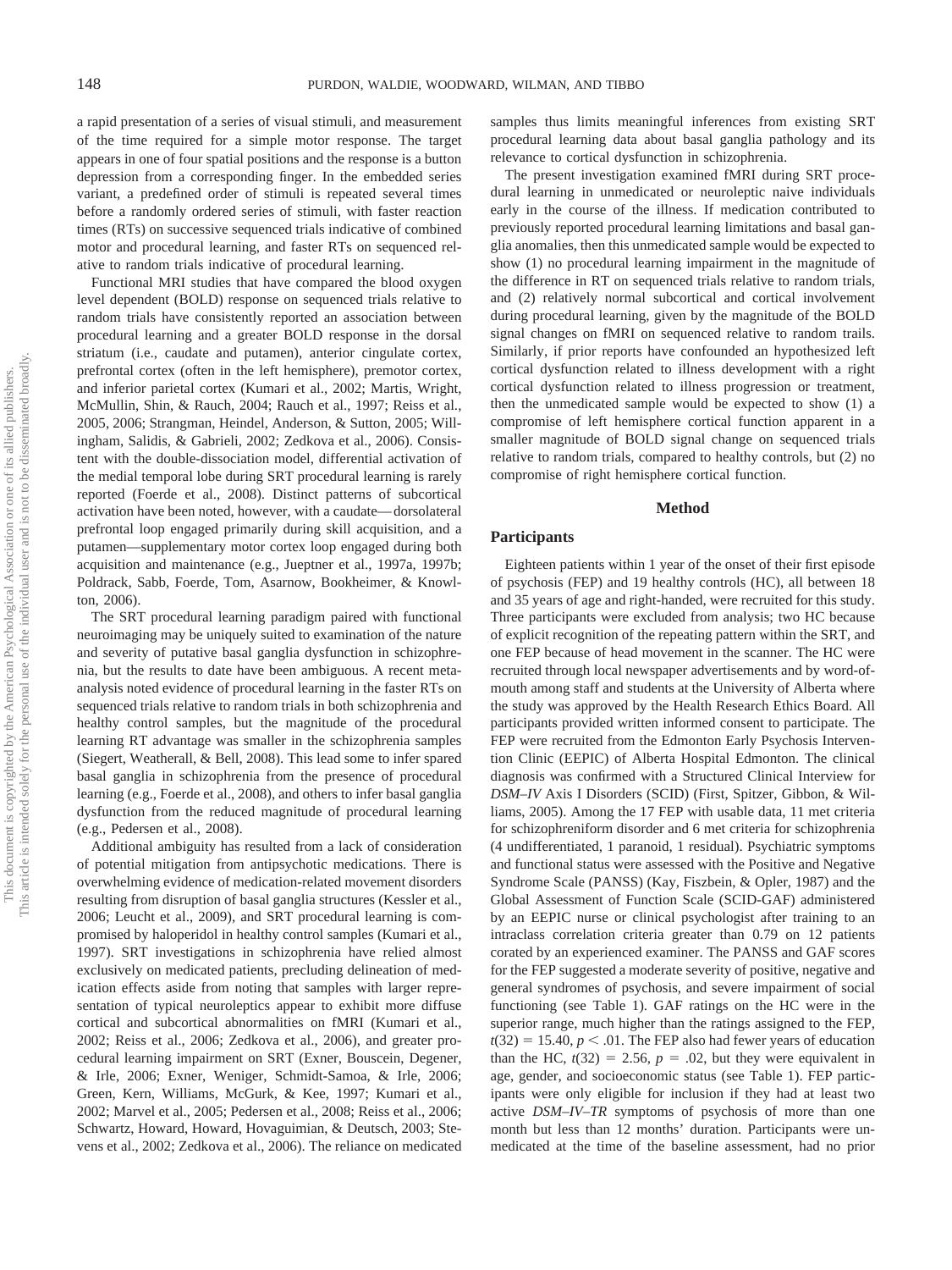| Table 1 |                                     |
|---------|-------------------------------------|
|         | Sample Characteristics <sup>a</sup> |

|                                     | Group                          |                                       |  |  |  |  |  |
|-------------------------------------|--------------------------------|---------------------------------------|--|--|--|--|--|
| Variable                            | Healthy controls<br>$(n = 17)$ | First episode psychosis<br>$(n = 17)$ |  |  |  |  |  |
| Age (years)                         | 22.12(3.19)                    | 21.94 (3.99)                          |  |  |  |  |  |
| Gender                              | 13 M/4 F                       | 13 M/4 F                              |  |  |  |  |  |
| Education (years)                   | 15.00(1.69)                    | 13.18 (2.40)                          |  |  |  |  |  |
| Mean illness duration (years)       |                                | .38(.27)                              |  |  |  |  |  |
| Mean medication exposure (days)     |                                | 17.88 (25.38)                         |  |  |  |  |  |
| Neuroleptic niave                   |                                | $n = 4$                               |  |  |  |  |  |
| PANSS <sup>b</sup> Positive         |                                | 18.76 (4.41)                          |  |  |  |  |  |
| PANSS Negative                      |                                | 18.59 (4.00)                          |  |  |  |  |  |
| PANSS General                       |                                | 37.65 (7.37)                          |  |  |  |  |  |
| Global Assessment of Function (GAF) | 92.94 (3.09)                   | 46.29 (12.07)                         |  |  |  |  |  |
| Socio-Economic Status (SES)h        | 2.59(.51)                      | 2.53(.64)                             |  |  |  |  |  |
|                                     |                                |                                       |  |  |  |  |  |

<sup>a</sup> Mean and  $(SD)$ . <sup>b</sup> PANSS = Positive and Negative Syndrome Scale.

exposure to intramuscular antipsychotic medications, and their lifetime cumulative duration of exposure to oral antipsychotic medications was less than 90 days. Participants were ineligible if they reported a history of head injury or neurological disease, systemic medical disease likely to affect central nervous system functions, current substance abuse disorder, current or previous substance dependence disorder, or ferromagnetic objects in the body. HC participants were also excluded if they reported current or prior Axis I psychiatric disorders on the SCID, or a family history of schizophrenia on a pretest interview.

#### **Serial RT Task**

In the SRT task, participants were instructed to quickly and accurately identify the location of an asterisk that alternated between four boxes arranged horizontally on a computer screen (Nissen & Bullemer, 1987; Rauch et al., 1997; Woodward et al., 2007; Zedkova et al., 2006). Participants responded by pressing one of four response keys that corresponded to the location of the asterisk, using the middle and index finger of each hand. In the scanning phase, each block consisted of 60 trials of either sequenced (S) or random (R) stimuli, and each of the 6 blocks of random trials was followed by one of the 6 blocks of sequenced trials. Within sequenced blocks, the location of the asterisk followed a 12-element second order conditional (SOC) sequence corresponding to positions  $3-4-2-3-1-2-1-4-3-2-$ 4 –1 that repeated five times. SOC sequences require two elements of temporal context to predict the location of the next stimulus (e.g., asterisk), and they have been shown to protect against the formation of explicit knowledge during SRT tasks, even after extended practice (Destrebecqz & Cleeremans, 2001; Reed & Johnson, 1994). Within the random blocks the location of the asterisk was pseudorandomly assigned with the caveats that all 4 locations appeared with equal frequency within a block, and no location was repeated consecutively. On each trial the asterisk appeared for 800 ms before a 200 ms intertrial interval with an 18 s fixation point resting period after each block. Before entering the scanner, participants completed a practice session consisting of 5 blocks of 72 sequenced trials. Once in the scanner, participants completed two scanning runs,

each consisting of 3 sequenced and 3 random blocks that alternated in a blocked AB manner.

Separate analyses were undertaken for accuracy and response times in the prescan and scanned blocks of trials. A high rate of accuracy and associated negative skew was anticipated, necessitating nonparametric evaluation. In the prescan phase overall accuracy was compared between groups before within group examination of accuracy over the course of the 5 blocks of trials. In the scanning phase, groups were compared on overall accuracy as well as accuracy on sequenced trials and accuracy on random trials before within group evaluation over the course of the 6 blocks of trials. The analysis of RT in the prescan phase was primarily concerned with the anticipated reduction in response time resulting from repeated exposure to the five sequenced blocks of trials, representing a measure of total learning that includes both procedural learning and motor skill learning. In the scanning phase, the critical comparison concerned the anticipated response time advantage from blocks of sequenced trials relative to blocks of random trials, with the advantage providing a measure of procedural learning. The median RTs for each block were subjected to analysis of variance (ANOVA) before and after log-transformation to adjust for positive skew; the results did not differ and therefore only the uncorrected data are reported here. In the prescan analysis, this entailed a 5 (block)  $\times$  2 (group: HC, FEP) ANOVA with block as a within-subjects variable and group as a betweensubjects variable, followed by a between group comparison of the magnitude of total (procedural and motor) learning with a between groups *t* test of the change in RT between blocks 1 and 5. Analysis of the scanned data entailed a 6 (block)  $\times$  2 (condition: sequenced, random)  $\times$  2 (group: HC, FEP) ANOVA with block and condition as within-subjects variables, again followed by between groups comparison of the magnitude of procedural learning given by the difference in RT between the sequenced and random trials. This difference score was also applied to a median split binary stratification of the sample to explore anticipated convergence between the magnitude of procedural learning and cerebral regions of interest implicated in the functional MRI analyses; this method was preferred over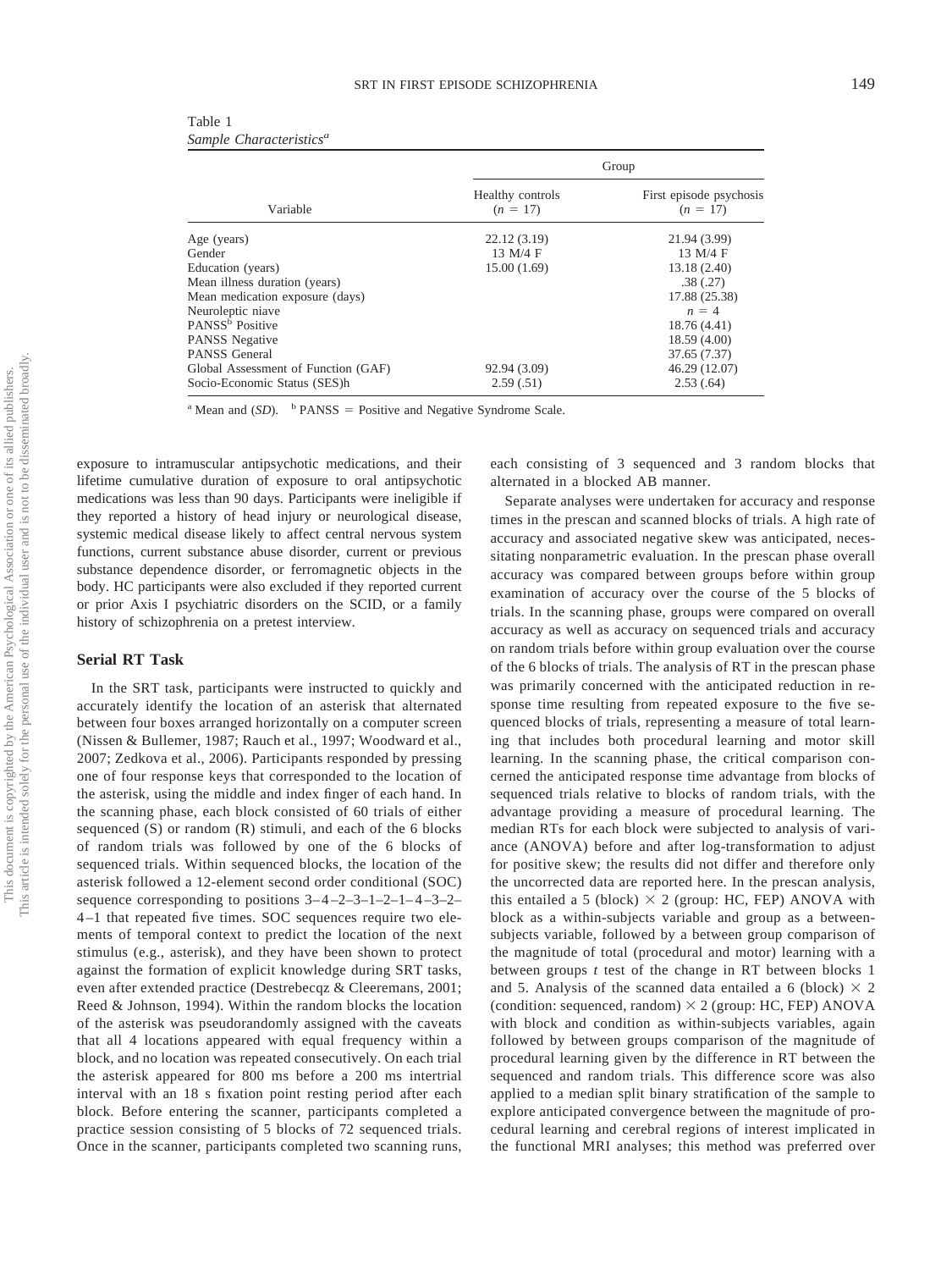analysis of correlations that tend to produce idiosyncratic associations in small samples that are oversensitive to RT outliers.

#### **Functional MRI**

All structural and functional MRI (fMRI) images were acquired during a single session on a Siemens Sonata 1.5T scanner located at the University of Alberta IN Vivo Imaging Center, and all image processing and statistical analyses were undertaken with Brainvoyager QX (Goebel & Jansma, 2004). Twenty-five contiguous axial (approximate range  $Z = 70$  to  $Z = -30$ ) 4 mm thick functional slices were acquired parallel to the AC-PC line using a T2\* EPI sequence (matrix =  $128 \times 128$ ; voxel size  $1.72 \times 1.72 \times 4$ mm;  $TR = 3,000$  ms). During each of the two runs 159 volumes were acquired and the first three volumes of each run were discarded. A high resolution, 144 slice,  $1 \times 1 \times 1$  mm voxel size 3D structural image was also acquired using an MPRAGE sequence. Motion correction, slice scan timing correction, spatial smoothing (8 mm FWHM), and linear and nonlinear temporal signal drift removal were applied to the raw fMRI images before statistical analysis. The functional images for each subject were then coregistered to their respective structural image using a two step semiautomated method that first utilized scanner positioning header data to align the images and then applied a multiscale intensity gradient for a more refined alignment. The coregistration parameters were obtained after motion correction had been applied to the raw fMRI images, but before spatial smoothing was carried out to maximize mutual information contained within the images. Following coregistration, the structural brain image for each subject was warped into standard Talairach space (Talairach & Tournoux, 1988) and functional data were interpolated to a voxel size of 3  $\times$  $3 \times 3$  mm.

Each subject's functional time course data were modeled at each voxel using a boxcar function with sequenced and random blocks entered as predictors and convolved with a gamma function to account for lag in the hemodynamic response before aggregation within a series of random effects General Linear Model (GLM) analyses, corrected for serial autocorrelation, to produce statistical parametric maps relevant to comparisons between conditions and groups. The maps resulting from fMRI comparisons are derived from a very large number of statistical comparisons that will increase the likelihood of significant but spurious results. In an effort to strike a reasonable balance between the risk of a Type I and a Type II error, the current analysis applied random effects GLM analyses with a threshold  $p < .005$  (uncorrected), and a minimum cluster threshold of 6 voxels  $(162 \text{ mm}^3 \text{ volume})$ . The fMRI analyses entailed a multisubject multistudy application of three GLM to detect BOLD signal changes relevant to experimental condition (sequenced trials (SEQ) relative to random trials (RAN), collapsed across groups), group (FEP vs. HC, collapsed across condition), and the interaction between condition and group. Each region of interest, defined by a cluster of contiguous voxels that met the criteria above was subjected to ROI-specific GLM for extraction of beta weights of BOLD (percent signal) changes on sequenced trials relative to fixation (SEQrF) and random trials relative to fixation (RANrF) for calculation of effect sizes. The extracted beta weights were also subjected to supplemental comparisons of high and low magnitude procedural learning groups, and to an analysis of correlations between BOLD signal change in condition-relevant subcortical regions and the cortical regions with condition by group interactions.

#### **Results**

#### **Serial RT Task**

Accuracy was high for both groups in the prescan and scanned trials. On prescan trials the FEP group (89% hits) was less accurate than the HC group (96% hits),  $U = 82.00$ ,  $p = .03$ . Accuracy showed no significant change over 5 blocks of trials in either the FEP,  $\chi^2(4, N = 17) = 1.19, p = .88$ , or the HC groups,  $\chi^2(4, N = 17)$  $17$ ) = 6.86,  $p = .14$ . In the scanned trials, the FEP group was again less accurate than the HC group on sequenced (FEP  $= 96\%$  vs.  $HC = 99\%$ ),  $U = 76.00$ ,  $p = .02$ , and random (FEP = 94% vs.  $HC = 97\%)$  trials,  $U = 75.00$ ,  $p = .02$ . Within group analyses revealed that the FEP and HC groups were both more accurate on sequenced trials compared to random trials (Wilcoxon signedranks test, FEP  $Z = -3.62$ ,  $p < .01$ ; HC  $Z = -3.59$ ,  $p < .01$ ). Accuracy remained constant over the 6 blocks of sequenced trials in the FEP,  $\chi^2(5, N = 17) = 4.18$ ,  $p = .52$ , and the HC,  $\chi^2(5, N = 17)$  $17) = 4.78$ ,  $p = .44$ , and in the 6 blocks of random trials in the FEP,  $\chi^2(5, N = 17) = 2.75, p = .74$ , and the HC,  $\chi^2(5, N =$  $17) = 5.33, p = .38.$ 

Median RTs from each block of prescan trials were subjected to ANOVA with group (FEP, HC) as a between-subjects variable and block (1 to 5) as a within-subjects variable (see Figure 1). RTs were slower in the FEP ( $M = 444.50$ ,  $SD = 85.03$  ms) than the HC  $(M = 352.76, SD = 36.35 \text{ ms}), F(1, 32) = 16.73, p < .01,$  $\eta^2$  = 0.34. A main effect of block was also observed,  $F(4, 1)$ 128) = 5.84,  $p < .01$ ,  $\eta^2 = .15$ , and attributed by contrast comparisons to a linear decrease in RT over the 5 blocks of trials,  $F(1, 32) = 13.86, p < .01, \eta^2 = .15$ . There was no interaction between group and block, suggesting no significant disparity between groups in the linear decrease in RT over the 5 blocks. A between groups comparison of total learning scores (i.e., block 1 median RT - minus block 5) also gave no indication of a significant disparity between the improvement apparent in the FEP  $(M = 28.68, SD = 44.69 \text{ ms})$  and the HC  $(M = 24.53, SD = 38.25$ ms),  $t(32) = .29$ ,  $p = .77$ ,  $d = .07$ .

Median RTs from each block of scanned trials were subjected to ANOVA with condition (random, sequenced) and block (1 through 6) as within subject variables, and group membership (FEP, HC) as a between-subjects variable. Main effects were obtained for condition,  $F(1, 32) = 62.55$ ,  $p < .01$ ,  $\eta^2 = .36$ , block,  $F(5, 12)$  $160$ ) = 4.17,  $p = .01$ ,  $\eta^2 = .07$  and group,  $F(1, 32) = 8.96$ ,  $p <$ .01,  $\eta^2$  = .22. There was no two way interaction between condition and group, or between condition and block, and there was no three way interaction between condition, block and group, *F*(1, 32) = 1.12,  $p = .352$ ,  $\eta^2 = .01$ . A two-way interaction was observed between group and block,  $F(5, 160) = 3.98$ ,  $p < .01$ ,  $\eta^2$  = .19. The main effect of condition resulted from faster RTs to sequenced items  $(M = 346.64, SD = 55.37 \text{ ms})$  compared to random items ( $M = 372.24$ ,  $SD = 57.91$  ms),  $d = .09$ . This RT advantage suggesting procedural learning was apparent for both the FEP (*M* Difference = 26.52,  $SD = 22.96$  ms) and the HC (*M* Difference  $= 24.58$ ,  $SD = 13.61$ ), and no difference was observed between groups,  $t(32) = 0.31$ ,  $p = .76$ . The main effect of group resulted from faster RTs in the HC compared to the FEP (HC: *M*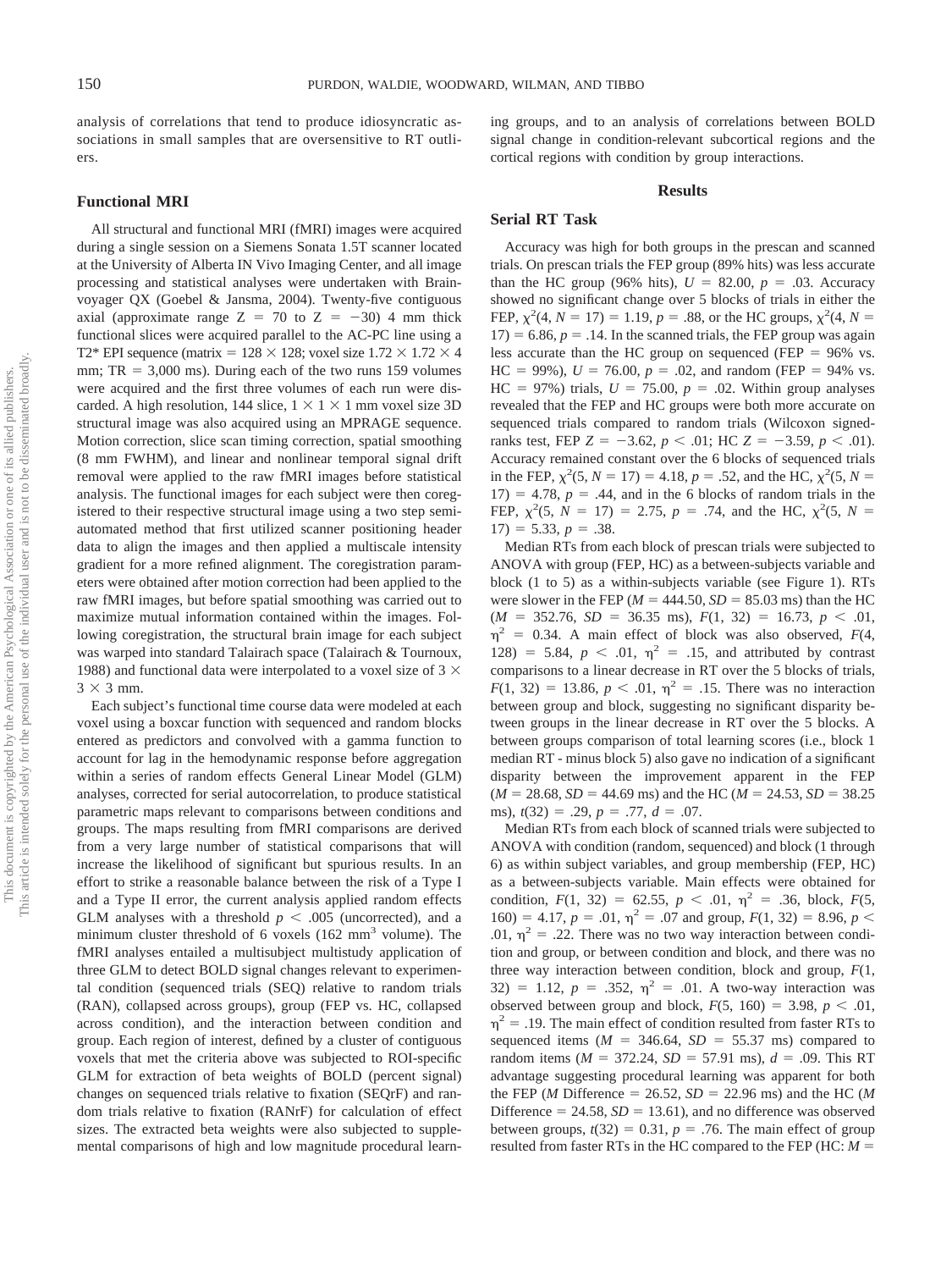

*Figure 1.* Median RTs for HCs  $(n = 17)$  and first episode psychosis  $(n = 17)$  during the SRT task. *Note:* Median RT (milliseconds) within each block of trials in the prescan and scanned blocks of trials.  $FEP = First$  Episode Psychosis ( $n = 17$ ); HC = Healthy Controls ( $n = 17$ ); SEQ = Sequenced Trials; RAN = Random Trials.

333.69,  $SD = 28.33$  ms vs. FEP:  $M = 385.19$ ,  $SD = 66.36$  ms),  $d = 1.01$ . The interaction between block and group resulted from improved RTs over successive blocks in the FEP (Block 1 *M*  $406.74$ ,  $SD = 76.82$ , Block 6  $M = 371.74$ ,  $SD = 61.94$ ),  $t(16) = 3.19, p < .01, d = .55$ , not apparent in the HC. The FEP improvement was apparent in both the random trials (*M* change from Block 1 to Block  $6 = 37.18$ ,  $SD = 50.24$  ms),  $t(16) = 3.05$ ,  $p < .01$ ,  $d = .47$ , and the sequenced trials (Mean change = 32.82,  $SD = 51.52$  ms),  $t(16) = 2.63$ ,  $p = .02$ ,  $d = .41$ , suggesting continued motor learning throughout the scanning phase. Analysis of correlations revealed no significant association between the magnitude of procedural learning (i.e., median RT on scanned sequenced trials–random trials) in HC, FEP or the combined sample, and any of the demographic or clinical variables.

#### **Functional Imaging Results**

Random effects GLM analyses were undertaken to assess BOLD signal changes related to (1) experimental condition (SEQ vs. RAN), combining across group, (2) group (FEP vs. HC), combining across condition, and (3) the interaction between condition and group. The between condition comparison revealed greater SEQ than RAN signal change in three subcortical regions—with a cluster-wise center of gravity (COG) at the left caudate head, left putamen, right medial globus pallidus, and five cortical regions—with a COG at the midline anterior cingulate cortex, right anterior cingulate cortex, left inferior frontal gyrus, left middle frontal gyrus, and left superior frontal gyrus (see Table 2). RAN signal changes did not exceed SEQ changes in subcortical or left cortical structures, but RAN changes exceeded SEQ changes in five cortical regions of the right hemisphere—with a COG at the precentral frontal gyrus and four regions in the parietal lobe. The effect size for each significant ROI was estimated by subjecting the beta weights of BOLD (percent signal) changes on sequenced trials relative to fixation trials (SEQrF), and random trials relative to fixation trials (RANrF), to a group (between; FEP, HC) by condition (within; SEQrF, RANrF) ANOVA. This subsidiary analysis gave no indication of trends toward group differences or interactions; the profile of cerebral activations that differentiated SEQrF from RANrF trials was not unique to either group.

To examine further the relevance of the brain regions identified by the between condition multistudy GLM to procedural learning (PL), a series of *t* tests were applied to compare the ROI derived beta weights of subjects with low PL to subjects with high PL (see Table 3). FEP and HC were equally represented in the low and high PL groups (FEP  $n = 8, 9$ ; HC  $n = 9, 8$ ). The high PL group showed greater SEQrF relative to RANrF signal change in all three identified subcortical regions, all three left frontal lobe regions, and the midline region of the anterior cingulate cortex (all  $p <$ .01), along with a trend in the right anterior cingulate cortex. The low PL group showed a relative increase in signal change during SEQrF only in the midline ACC. The relation between magnitude of PL and signal change in the right hemisphere regions was less clear; RANrF exceeded SEQrF trials in the precentral frontal cortex and in four parietal lobe regions, but the magnitude of this discrepancy was only significant in the high PL group in one of the parietal regions ( $p < .01$ ), with trends toward similar differences in other right hemisphere regions ( $p < .05$ ) but no clear differentiation between the high and low PL groups.

No significant ROI was identified from the between groups multistudy GLM collapsing across experimental condition, but three significant ROI were detected in the group by condition analysis—with a COG in the left middle frontal, left superior temporal, and right medial frontal cortex (see Table 4). Subsidiary group by condition ANOVA of the beta weights extracted from these regions suggested small to medium effect sizes in the left middle frontal,  $F(1, 32) = 14.73$ ,  $p = .001$ ,  $\eta^2 = 0.32$ , left superior temporal,  $F(1, 32) = 10.97$ ,  $p = .002$ ,  $\eta^2 = 0.26$ , and medial frontal regions,  $F(1, 32) = 9.66$ ,  $p = .004$ ,  $\eta^2 = 0.23$ . The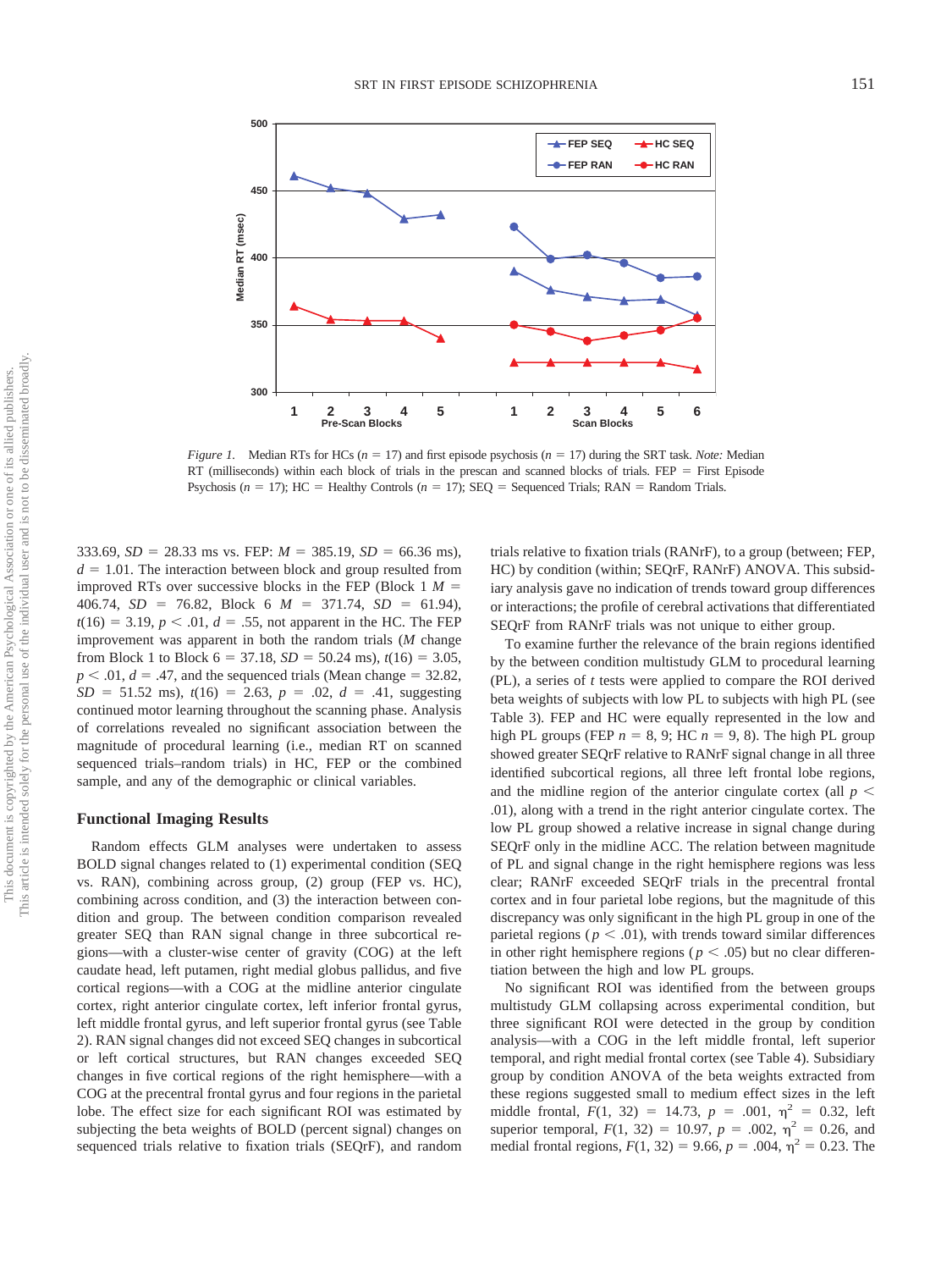Table 2

|                        |               |                |                | Talairach<br>coordinates |                                                       | ROI size        |                  |                       | Beta                 | Effect size                | Paired t-test    |                  |
|------------------------|---------------|----------------|----------------|--------------------------|-------------------------------------------------------|-----------------|------------------|-----------------------|----------------------|----------------------------|------------------|------------------|
| Brain region           | Н             | BA             | $\mathbf X$    | y                        | $\mathbf{Z}% ^{T}=\mathbf{Z}^{T}\times\mathbf{Z}^{T}$ | mm <sup>2</sup> | Group            | RANrF                 | <b>SEQrF</b>         | RANrF-<br><b>SEQrF</b>     | $\eta^2$         | $\boldsymbol{p}$ |
| Caudate head           | L             |                | $-21$          | 25                       | $\mathcal{I}$                                         | 189             | ALL              | .10(0.14)             | .16(.11)             | $-.06(.11)$                | $-.22$           | .004             |
|                        |               |                |                |                          |                                                       |                 | <b>FEP</b>       | .11(.14)              | .17(0.11)            | $-.07(.12)$                | $-.24$           | .039             |
|                        |               |                |                |                          |                                                       |                 | HC               | .10(0.15)             | .15(.12)             | $-.05(.10)$                | $-.21$           | .056             |
| Putamen                | L             |                | $-I3$          | 7                        | 5                                                     | 729             | <b>ALL</b>       | .16(.15)              | .22(.18)             | $-.06(.09)$                | $-.31$           | .001             |
|                        |               |                |                |                          |                                                       |                 | <b>FEP</b>       | .12(.15)              | .19(.20)             | $-.07(.09)$                | $-.38$           | .007             |
|                        |               |                | 10             |                          |                                                       |                 | HC               | .20(.14)              | .25(.16)             | $-.04(.08)$                | $-.24$           | .041             |
| Medial globus pallidum | R             |                |                | $-2$                     | $\overline{4}$                                        | 162             | <b>ALL</b>       | .02(.23)              | .11(.22)             | $-.08(.15)$                | $-.24$           | .003             |
|                        |               |                |                |                          |                                                       |                 | <b>FEP</b><br>HC | $-.05(.28)$           | .05(.25)             | $-.11(.15)$                | $-.35$           | .009             |
|                        | M             |                | $\mathcal{I}$  | 32                       | $-I$                                                  | 7587            | <b>ALL</b>       | .10(.14)              | .16(.17)<br>.13(.20) | $-.06(.16)$                | $-.13$<br>$-.50$ | .136<br>.000     |
| Anterior cingulate     |               |                |                |                          |                                                       |                 | <b>FEP</b>       | .01(0.24)<br>.04(.23) | .13(.19)             | $-.12(.12)$<br>$-.09(.14)$ | $-.30$           | .018             |
|                        |               |                |                |                          |                                                       |                 | HC               | $-.02(.24)$           | .13(.23)             | $-.15(.10)$                | $-.71$           | .000             |
| Anterior cingulate     | R             |                | 5              | 41                       | 11                                                    | 216             | <b>ALL</b>       |                       |                      | $-.08(.14)$                | $-.23$           | .003             |
|                        |               |                |                |                          |                                                       |                 | <b>FEP</b>       | .11(.23)<br>.12(.23)  | .18(.23)<br>.20(.25) | $-08(0.17)$                | $-.20$           | .066             |
|                        |               |                |                |                          |                                                       |                 | HC               | .09(.24)              | .16(.21)             | $-.07(.11)$                | $-.31$           | .017             |
| Inferior frontal       | L             | 46             | $-48$          | 32                       | $\boldsymbol{7}$                                      | 270             | <b>ALL</b>       | .13(.33)              | .22(.38)             | $-.09(.13)$                | $-.32$           | .001             |
|                        |               |                |                |                          |                                                       |                 | <b>FEP</b>       | .12(.38)              | .17(.42)             | $-.05(.11)$                | $-.19$           | .074             |
|                        |               |                |                |                          |                                                       |                 | HC               | .24(.29)              | .26(.35)             | $-.12(.14)$                | $-.42$           | .003             |
| Middle frontal         | L             | 6              | $-35$          | $\mathfrak{Z}$           | 45                                                    | 351             | <b>ALL</b>       | .16(.19)              | .22(.18)             | $-.05(.09)$                | $-.30$           | .001             |
|                        |               |                |                |                          |                                                       |                 | <b>FEP</b>       | .21(.24)              | .25(.23)             | $-.03(.09)$                | $-.14$           | .120             |
|                        |               |                |                |                          |                                                       |                 | HC               | .11(.10)              | .18(.10)             | $-.07(.08)$                | $-.46$           | .002             |
| Superior frontal       | L             | 6              | $-21$          | 14                       | 51                                                    | 189             | <b>ALL</b>       | .05(0.15)             | .11(.14)             | $-.06(.11)$                | $-.26$           | .003             |
|                        |               |                |                |                          |                                                       |                 | <b>FEP</b>       | .05(0.17)             | .08(.14)             | $-.03(.11)$                | $-.07$           | .291             |
|                        |               |                |                |                          |                                                       |                 | HC               | .05(0.15)             | .14(.13)             | $-.09(.10)$                | $-.48$           | .002             |
| Precuneus parietal     | $\mathbb{R}$  | $\overline{7}$ | $\overline{4}$ | $-68$                    | 46                                                    | 324             | <b>ALL</b>       | .21(.54)              | .13(.53)             | .08(.14)                   | .29              | .001             |
|                        |               |                |                |                          |                                                       |                 | <b>FEP</b>       | .36(.64)              | .26(.63)             | .09(.10)                   | .45              | .002             |
|                        |               |                |                |                          |                                                       |                 | HC               | .07(.39)              | $-.01(.37)$          | .08(.16)                   | .19              | .071             |
| Inferior parietal      | $\mathbb{R}$  | 40             | 51             | $-34$                    | 35                                                    | 486             | ALL              | .14(.23)              | .09(0.25)            | .05(.08)                   | .28              | .001             |
|                        |               |                |                |                          |                                                       |                 | <b>FEP</b>       | .12(.27)              | .06(.28)             | .06(.09)                   | .33              | .013             |
|                        |               |                |                |                          |                                                       |                 | HC               | .16(.19)              | .11(.21)             | .04(.08)                   | .23              | .046             |
| Inferior parietal      | $\mathbb{R}$  | 40             | 45             | $-48$                    | 37                                                    | 162             | <b>ALL</b>       | .16(.25)              | .11(.28)             | .05(.09)                   | .24              | .003             |
|                        |               |                |                |                          |                                                       |                 | <b>FEP</b>       | .13(.33)              | .06(.37)             | .07(0.10)                  | .33              | .013             |
|                        |               |                |                |                          |                                                       |                 | HC               | .20(.15)              | .16(.14)             | .03(.09)                   | .15              | .119             |
| Inferior parietal      | ${\mathbb R}$ | 40             | 38             | $-45$                    | 53                                                    | 108             | <b>ALL</b>       | .31(.31)              | .24(.31)             | .07(.12)                   | .23              | .003             |
|                        |               |                |                |                          |                                                       |                 | <b>FEP</b>       | .28(.35)              | .22(.37)             | .06(.12)                   | .21              | .055             |
|                        |               |                |                |                          |                                                       |                 | HC               | .33(.26)              | .25(.24)             | .07(0.13)                  | .26              | .032             |
| Precentral frontal     | $\mathbb{R}$  | 6              | 45             | $-2$                     | 34                                                    | 189             | <b>ALL</b>       | .21(.20)              | .16(.21)             | .05(.10)                   | .24              | .003             |
|                        |               |                |                |                          |                                                       |                 | <b>FEP</b>       | .20(.19)              | .14(.21)             | .06(0.11)                  | .28              | .025             |
|                        |               |                |                |                          |                                                       |                 | HC               | .23(.21)              | .18(.21)             | .04(.09)                   | .20              | .063             |
|                        |               |                |                |                          |                                                       |                 |                  |                       |                      |                            |                  |                  |

| Brain Regions of Interest Identified by GLM of BOLD Signal Changes on fMRI Between Sequenced (SEQ) and Random (RAN) Trials, |
|-----------------------------------------------------------------------------------------------------------------------------|
| Combined Across Groups, and a Comparison of Beta Weights on Random Relative to Fixation Trials (RANrF), vs. Sequenced       |
| Relative to Fixation Trials (SEQrF) Within the First Episode Psychosis (FEP) and Healthy Control (HC) Groups <sup>a</sup>   |

<sup>a</sup> H = hemisphere; L = left; R = right; M = midline; BA = Brodmann's area. RANrF-SEQrF < 0 indicates more activation during SEQrF than RANrF; RANrF-SEQrF > 0 indicates more activation during RANrF than SEQrF.  $\eta^2$  (Eta<sup>2</sup>) = effect sizes derived from ROI GLM applied to beta weights extracted from clusters of voxels identified by whole brain GLM for condition with  $p < .005$  (uncorrected). Talairach coordinates correspond to the 3-D center of gravity (COG) within each ROI cluster; relevant voxel activations within a given cluster are not limited to these coordinates, or to the associated brain region label that corresponds to gray matter nearest the COG coordinates.

left middle frontal cortex interaction resulted from more SEQrF relative to RANrF signal change in the HC group, not apparent in the FEP group (see Figure 2). The left superior temporal interaction resulted from more SEQrF than RANrF in the FEP group, not apparent in the HC group. The right medial frontal interaction resulted from more RANrF than SEQrF signal change in the FEP group, not apparent in the HC group. The group by condition interactions remained significant after entry of several performance measure covariates for procedural learning (RT discrepancy between random and sequenced trials during scanning), motor learning (RT discrepancy between the first and last block of

random trials during scanning), and RT (average RT across all blocks of scanned trials). Plotting the beta weight differences between SEQrF and RANrF (i.e., RANrF-SEQrF) for the left middle frontal, left superior temporal, and right medial frontal regions against the left caudate, left putamen and right medial globus pallidum (see Figure 3) with Bonferroni correction ( $p =$ .0028 for 18 comparisons), suggested a direct association in the FEP between changes in activation in the left superior temporal cortex and left caudate ( $r = .72$ ,  $p = .0012$ ) and left putamen ( $r =$ .77,  $p = .0003$ ), and trend associations in the right medial globus pallidum ( $r = .51$ ,  $p = .036$ ), whereas the HC associations were all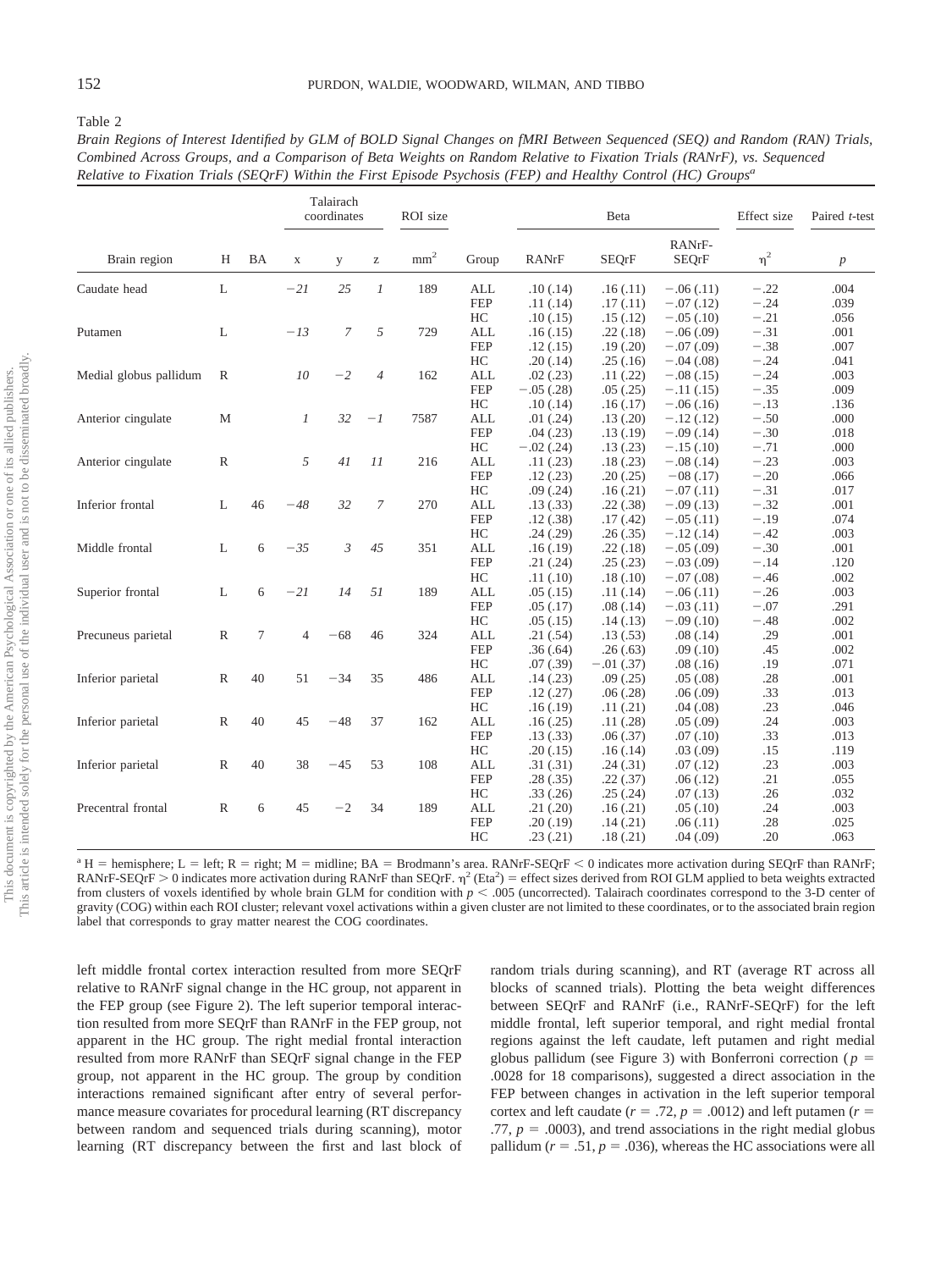Table 3 *Comparison of Beta Weights for Brain Regions With Significant Effects of Condition Between Groups With Low and High Magnitude of Procedural Learninga*

|                           |              |          |               | Beta         | Effect size       | Paired t-test |                  |
|---------------------------|--------------|----------|---------------|--------------|-------------------|---------------|------------------|
| Brain region              | H            | PL Group | RANrF         | <b>SEQrF</b> | RANrF-SEQrF       | $\eta^2$      | $\boldsymbol{p}$ |
| Caudate head              | L            | Low      | 0.09(0.13)    | 0.12(0.13)   | $-0.03(0.10)$     | $-0.10$       | ns               |
|                           |              | High     | 0.12(0.15)    | 0.20(0.09)   | $-0.08(0.11)^{a}$ | $-0.36$       | 0.008            |
| Putamen                   | L            | Low      | 0.14(0.15)    | 0.17(0.15)   | $-0.03(0.06)$     | $-0.20$       | ns               |
|                           |              | High     | 0.18(0.15)    | 0.27(0.20)   | $-0.08(0.10)$     | $-0.42$       | 0.004            |
| Medial globus pallidus    | $\mathbb R$  | Low      | $-0.01$ (.29) | 0.05(0.25)   | $-0.06(0.16)$     | $-0.13$       | ns               |
|                           |              | High     | 0.06(0.14)    | 0.17(0.16)   | $-0.10(0.14)$     | $-0.36$       | 0.009            |
| Anterior cingulate        | M            | Low      | 0.01(0.29)    | 0.10(0.22)   | $-0.10(0.15)$     | $-0.35$       | 0.010            |
|                           |              | High     | 0.03(0.18)    | 0.16(0.19)   | $-0.13(0.10)$     | $-0.67$       | 0.00004          |
| Anterior cingulate        | $\mathbb{R}$ | Low      | 0.08(0.23)    | 0.13(0.19)   | $-0.05(0.13)$     | $-0.15$       | ns               |
|                           |              | High     | 0.14(0.23)    | 0.24(0.26)   | $-0.09(0.15)$     | $-0.31$       | 0.016            |
| Inferior frontal gyrus    | L            | Low      | 0.15(0.24)    | 0.21(0.34)   | $-0.06(0.14)$     | $-0.16$       | ns               |
|                           |              | High     | 0.11(0.42)    | 0.22(0.43)   | $-0.11(0.12)$     | $-0.48$       | 0.002            |
| Middle frontal gyrus      | L            | Low      | 0.18(0.19)    | 0.20(0.18)   | $-0.02(0.09)$     | $-0.05$       | ns               |
|                           |              | High     | 0.15(0.20)    | 0.24(0.18)   | $-0.09(0.06)$     | $-0.66$       | 0.00004          |
| Superior frontal gyrus    | L            | Low      | 0.06(0.15)    | 0.08(0.14)   | $-0.02(0.10)$     | $-0.04$       | ns               |
|                           |              | High     | 0.04(0.16)    | 0.14(0.14)   | $-0.10(0.09)$     | $-0.52$       | 0.001            |
| Parietal lobe (precuneus) | $\mathbb R$  | Low      | 0.14(0.46)    | 0.05(0.46)   | 0.08(0.14)        | 0.27          | 0.026            |
|                           |              | High     | 0.29(0.61)    | 0.20(0.59)   | 0.09(0.14)        | 0.30          | 0.019            |
| Inferior parietal lobe    | $\mathbb{R}$ | Low      | 0.14(0.24)    | 0.09(0.26)   | 0.05(0.11)        | 0.19          | ns               |
|                           |              | High     | 0.14(0.23)    | 0.08(0.24)   | 0.05(0.06)        | 0.45          | 0.002            |
| Inferior parietal lobe    | $\mathbb{R}$ | Low      | 0.19(0.17)    | 0.13(0.15)   | 0.06(0.08)        | 0.38          | 0.006            |
|                           |              | High     | 0.14(0.32)    | 0.10(0.27)   | 0.04(0.10)        | 0.13          | ns               |
| Inferior parietal lobe    | $\mathbb{R}$ | Low      | 0.32(0.36)    | 0.24(0.35)   | 0.07(0.11)        | 0.34          | 0.011            |
|                           |              | High     | 0.29(0.25)    | 0.24(0.28)   | 0.06(0.14)        | 0.16          | ns               |
| Precentral frontal        | $\mathbb{R}$ | Low      | 0.17(0.21)    | 0.10(0.20)   | 0.06(0.11)        | 0.26          | 0.029            |
|                           |              | High     | 0.26(0.18)    | 0.22(0.21)   | 0.04(0.08)        | 0.22          | ns               |

<sup>a</sup> PL = Procedural learning group (low = average RT difference between sequenced and random trials < 23 ms, high > 23 ms); H = hemisphere; L = left;  $R = \text{right; } M = \text{middle; } R \text{ANrF} = \text{Random relative to fixation; } SEQrF = \text{Sequence relative to fixation. } R \text{ANrF-} SEQrF < 0 \text{ indicates more activation. } R \text{ANrF-} SEQrF \text{ is the same. } R \text{ is the same, } R \text{ is the same, } R \text{ is the same, } R \text{ is the same, } R \text{ is the same, } R \text{ is the same, } R \text{ is the same, } R \text{ is the same, } R \text{ is the same, } R \text{ is the same, } R \text{ is the same, } R \text{ is the same, } R \text{ is the same, } R \$ during SEQrF than RANrF, RANrF-SEQrF > 0 indicates more activation during RANrF than SEQrF. Talairach coordinates appear in Table 2. Brain region corresponds to the nearest gray matter to the 3-D center of gravity within the specified cluster of voxels; activations are not necessarily limited to that structure alone.

merely trends ( $r = .31$ ;  $r = .35$ ;  $r = .23$ , respectively). However, the HC showed significant correlations between left middle frontal cortex and left putamen  $(r = .77, p = .0003)$ , and right medial globus pallidum ( $r = .75$ ,  $p = .0005$ ), and a trend association with the left caudate  $(r = .63, p = .0071)$ , not apparent in the FEP  $(r = .0071)$ .30;  $r = -0.14$ ,  $r = -0.21$ , respectively). The signal change to SEQrF relative to RANrF in the right medial frontal gyrus showed a trend toward a similar pattern of direct associations in the HC, not apparent in the FEP.

### **Discussion**

The results of the current investigation constitute an initial step toward clarification of the severity, course, and cerebral implications of SRT procedural learning deficits in schizophrenia by measurement of fMRI hemodynamic changes in unmedicated patients. The SRT procedural learning deficits in schizophrenia suggested in a recent meta-analysis (Siegert, Weatherall, & Bell, 2008), as well as bilateral cortical and subcortical fMRI BOLD signal abnormalities during SRT procedural learning reviewed above, were not observed in the current sample. Unmedicated patients with a recent onset of schizophrenia and minimal prior exposure to antipsychotic medications demonstrated slower and less accurate choice RT, but no robust impairment of SRT procedural learning in either the within group or between groups comparisons. Increased BOLD signals were detected on sequenced trials relative to random trials in the left caudate, left putamen, left superior frontal, left inferior frontal gyrus, and left middle frontal gyrus, all of which have been reported in at least two prior investigations comparing sequenced to random trials in healthy control samples (Willingham et al., 2002), as well as the right medial globus pallidus, a large midline region with a center of gravity at the anterior cingulate cortex, and a smaller right hemisphere region of the anterior cingulate cortex. No between groups differences or interactions between groups and conditions were observed in these regions, and all but the right anterior cingulate demonstrated a dissociation between participants with low and high magnitude procedural learning. The unmedicated patients with a first episode of psychosis show activation of similar subcortical and cortical structures to healthy controls while engaged in a procedural memory task, and they do not exhibit SRT procedural learning deficits.

The unmedicated schizophrenia group was not exhibiting diffuse bilateral cortical pathology during SRT procedural learning. Rather, the differences between groups were limited to three cortical regions—left middle frontal, left superior temporal, and right medial frontal, only one of which suggested reduced activa-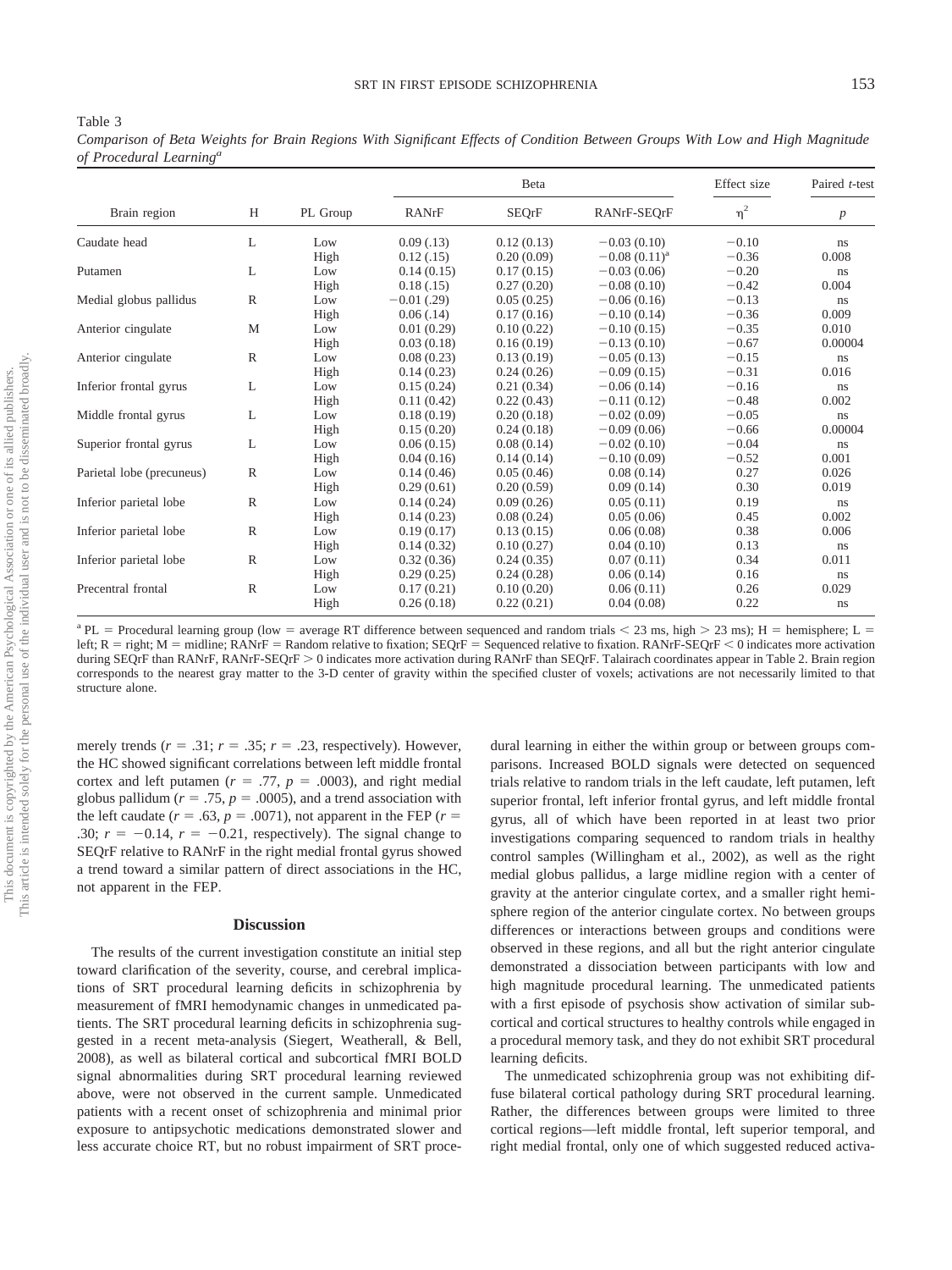#### Table 4

*Brain Regions of Interest Identified by GLM of BOLD Signal Changes on FMRI With Interactions Between Condition (Sequenced (SEQ) vs. Random (RAN) Trials) and Group (FEP vs. HC), and a Comparison of Beta Weights on Random Relative to Fixation Trials (RANrF), vs. Sequenced Relative to Fixation Trials (SEQrF) Within the First Episode Psychosis (FEP) and Healthy Control (HC) Groupsa*

|                   |   |    |              | Talairach<br>coordinates |    | <b>ROI</b> |                               | Beta                                           |                                                |                                                      | Paired t-test                | Effect size                    |
|-------------------|---|----|--------------|--------------------------|----|------------|-------------------------------|------------------------------------------------|------------------------------------------------|------------------------------------------------------|------------------------------|--------------------------------|
| Brain region      | H | BA | $\mathbf{X}$ | V                        | Z  | Voxels     | Group                         | RANrF                                          | <b>SEQrF</b>                                   | RANrF-SEQrF                                          | $\boldsymbol{p}$             | $\eta^2$                       |
| Superior temporal | L | 22 | $-60$        | $-46$                    | 13 | 189        | ALL<br><b>FEP</b><br>HС       | .15(.33)<br>.07(.37)<br>.23(.27)               | .18(.36)<br>.19(0.23)                          | $-.03(.17)$<br>$-.12(.19)$                           | .384<br>.025<br>.030         | $-.03$<br>$-.28$<br>.26        |
| Middle frontal    | L | 6  | $-22$        |                          | 53 | 648        | ALL<br><b>FEP</b>             | .14(.19)<br>.20(.22)                           | .17(0.24)<br>.16(0.18)<br>.16(.21)             | .06(0.11)<br>$-.02(.10)$<br>.04(0.08)                | .343<br>.074                 | $-.04$<br>.19                  |
| Medial frontal    | R | 32 | 10           | 10                       | 44 | 162        | HC<br>ALL<br><b>FEP</b><br>HC | .09(0.14)<br>.24(.25)<br>.30(.33)<br>.17(0.10) | .16(0.15)<br>.21(.21)<br>.23(.29)<br>.19(0.09) | $-.07(.08)$<br>.02(0.10)<br>.07(0.10)<br>$-.02(.08)$ | .003<br>.168<br>.007<br>.254 | $-.44$<br>.07<br>.37<br>$-.08$ |

<sup>a</sup> H = hemisphere; L = left; R = right; M = midline; BA = Brodmann's area. RANrF-SEQrF < 0 indicate more activation during SEQrF than RANrF, RANrF-SEQrF > 0 indicates more activation during RANrF than SEQrF.  $\eta^2$  (Eta<sup>2</sup>) = effect sizes derived from a ROI GLM applied to beta weights extracted from whole brain GLM for group by condition with  $p < .005$  (uncorrected). Talairach coordinates correspond to the 3-D center of gravity (COG) within each ROI cluster; relevant voxel activations within a given cluster are not limited to these coordinates, or to the associated brain region label that corresponds to gray matter nearest the COG coordinates.

tion potentially indicative of cerebral dysfunction. Relative to controls, the patients showed less activation of left middle frontal cortex, and less convergence between this activation and activation of subcortical structures. In contrast, again relative to the healthy control sample, the patients showed more activation of left superior temporal cortex, and more convergence between activation of this structure and activation of the subcortical regions. The left middle frontal dysfunction is in line with a priori predictions of left hemisphere pathology associated with schizophrenia that predates the onset of medication or the progression of illness, but the greater engagement of left superior temporal cortex, and the strong association between this region and subcortical structures, was not predicted. The latter may suggest compensatory engagement of cortex proximal to the inferior frontal dysfunction during the procedural learning task responsible for the relatively intact SRT procedural learning, similar to subcortical compensatory activation proposed to account for gradients of cortical activation and neurological soft signs apparent in high risk family members or young unmedicated patients with schizophrenia (Caligiuri & Lohr, 1994; Corson, Nopoulos, Andreasen, Heckel, & Arndt, 1999; Gangadhar, Jayakumar, Subbakrishna, Janakiramaiah, & Keshavan, 2004; Keshavan et al., 1998; Woodward et al., 2007).

The greater engagement of right medial frontal cortex in the patients on random relative to sequenced trials, and the absence of a similar difference in the controls, is not likely indicative of cerebral pathology related to procedural learning because neither group showed an association between activation in this region and activation of relevant subcortical structures. This appears to be an extension of the similar increased signal change on random compared to sequenced trials observed in both the patient and control groups in the right precentral gyrus, right precuneus, and three regions of the right inferior parietal lobe, all of which are consis-



*Figure 2.* Region of left middle frontal gyrus differentiating between first episode psychosis and HCs on BOLD signal change to SEQ relative to RANrF. *Note:* Details of the activation in left middle frontal gyrus depicted in Table 3. HCs showed more activation of this region on sequenced trials relative to random trials, not apparent in the first episode psychosis sample.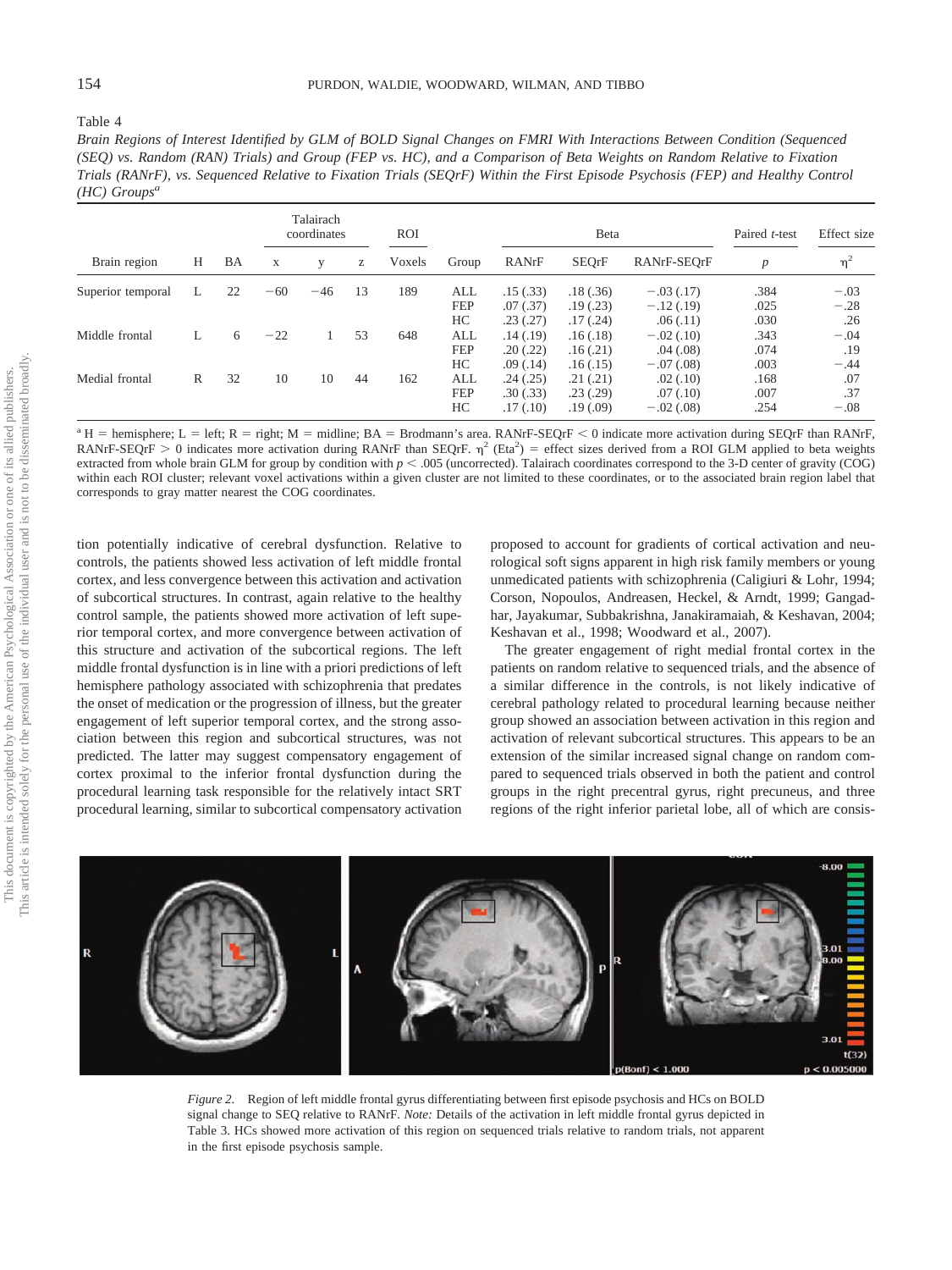**Subcortical** 



*Figure 3.* Association between BOLD signal changes on random trials relative to fixation compared to sequenced trials relative to fixation (RANrF-SEQrF) in cortical regions differentiating between groups, and subcortical regions implicated in procedural learning.

tent with expectations that the right hemisphere, particularly the right parietal lobe, would be more engaged under demands for spatial localization in the absence of implicit or explicit memorial cues (e.g., Verleger, Sprenger, Gebauer, Frizmannova, Freidrich, Kraft & Jáskowski, 2009). Although it is unclear why the schizophrenia sample would show additional involvement of the right frontal cortex for spatial localization, the discrepancy is not inconsistent with the postulated absence of right hemisphere pathology in this sample.

The convergence of activation between subcortical structures and the left superior temporal cortex in the patient sample, and the discrepancy between this association and the subcortical-cortical activations in the left middle frontal cortex, are together consistent with a primary cortical dysfunction in the latter. This was most apparent in the associations involving the putamen and the globus pallidus.

In summary, procedural learning and related subcortical and cortical activations were very similar between the two groups, with reliable differentiation between patients and controls in cortical regions with convergent activation of subcortical structures only apparent in a deficient activation of left middle frontal cortex and excess activation of left superior temporal cortex. The absence of evidence of subcortical or right hemisphere pathology contrasts with the bilateral cortical and subcortical anomalies reported in prior fMRI investigations of SRT procedural learning in more chronic medicated samples of patients with schizophrenia (Kumari et al., 2002; Reiss et al., 2006; Zedkova et al., 2006). If the previously documented reductions in subcortical and right cortical activations were related to striatothalamo-cortical circuit dysfunction caused by neurodevelopmental pathology, then this pathology would be anticipated in the current unmedicated first episode sample. The absence of such pathology suggests that the cerebral dysfunction implicated in prior studies may occur with illness progression or initiation of treatment.

Cerebral alterations related to a degenerative pathology or unspecified effects of ongoing illness (e.g., prolonged substance use, social isolation) cannot be ruled out, but deleterious effects of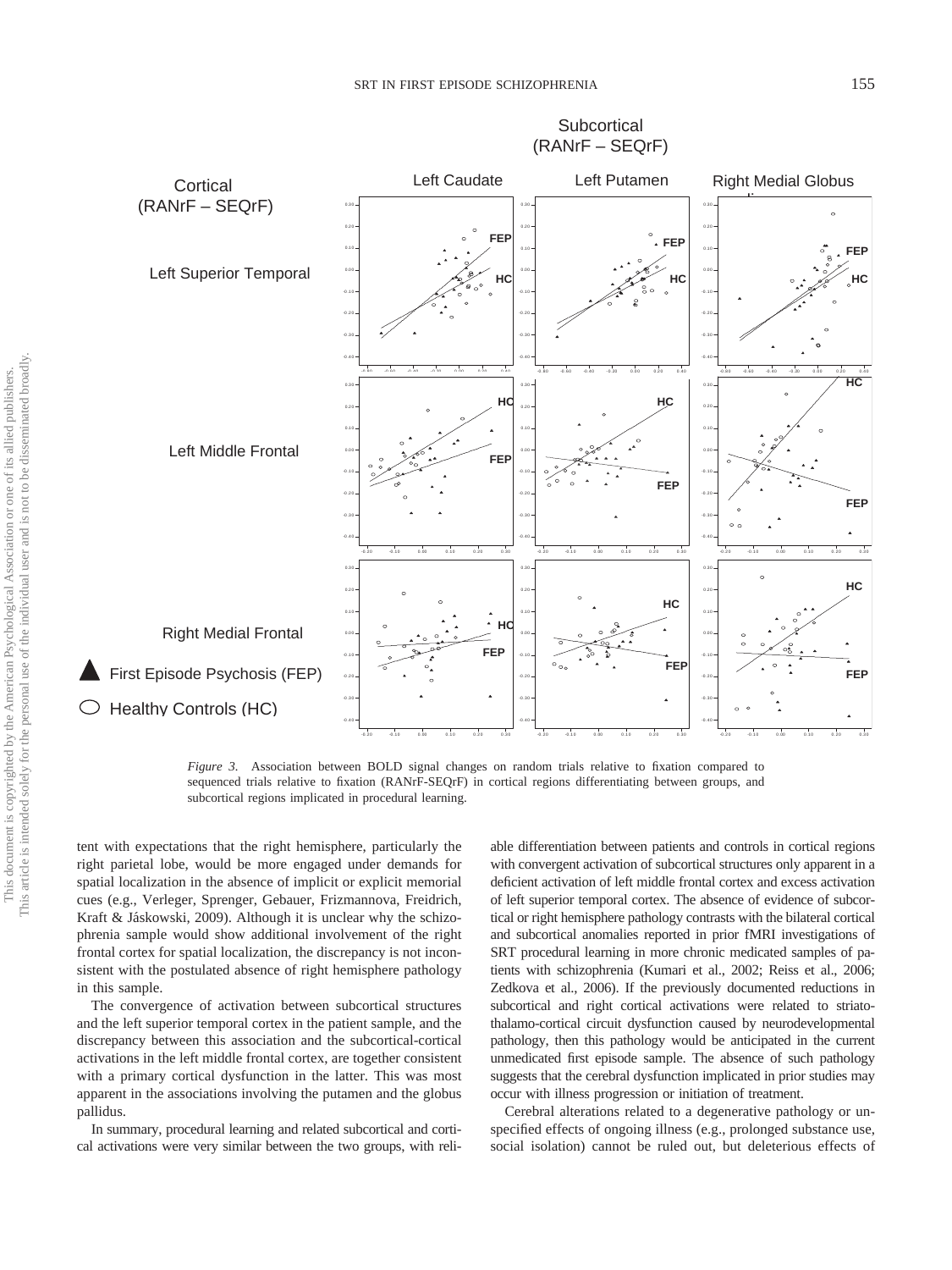antipsychotic medications appear to offer a reasonable explanation because typical antipsychotic medications compromise SRT procedural learning in healthy controls (Kumari et al., 2002) and undermine other procedural learning skills in healthy controls and patients with schizophrenia (Danion et al., 1992; Peretti et al., 1997; Purdon, Woodward, Lindborg, & Stip, 2003; Purdon, Woodward, Mintz, & Labele, 2002; Scherer et al., 2004). Moreover, antipsychotic medications have been linked to an asymmetrical shift toward greater right hemisphere cerebral dysfunction in schizophrenia by investigations of olfactory acuity, hand force persistence, dichotic listening, visual field acuity, and haptic perception (Purdon & Flor-Henry, 2000; Purdon, Woodward, & Flor-Henry, 2001; Seidman et al., 1993; Tomer & Flor-Henry, 1989; Tomer, 1989). These investigations have consistently demonstrated left hemisphere dysfunction in unmedicated or minimally medicated patients with schizophrenia, suggesting deficits not dependent on medication status or degeneration after onset of illness. The diminished activation in the left middle frontal cortex during procedural learning observed in the current sample of unmedicated patients is consistent with this interpretation, and suggests additional regional specificity to the apparent early onset left hemisphere dysfunction that may relate to a neurodevelopmental process, rather than medications or disease progression.

This is the first report of unmedicated patients examined with SRT procedural learning induced BOLD signal changes on fMRI, and the results must be viewed with caution until replication studies are complete and several limitations have been addressed. For example, the groups did not differ in SRT procedural learning, but we cannot be certain that the SOC sequences and open-ended query were sufficient to exclude group differences in the use of explicit recall strategies. The sample sizes reported here are large relative to prior fMRI reports, but they are too small to entirely reject a Type II error explanation of the lack of differences between groups in both SRT procedural learning and subcortical fMRI activations. Given the absence of even a small magnitude numerical difference in SRT procedural learning between the patients and healthy controls, it is unlikely that statistical power limitations can account for the present results. However, replication in a larger sample will be required to confidently conclude the absence of significant SRT procedural learning limitations, basal ganglia pathology, or right cortical dysfunction in unmedicated first episode schizophrenia. Finally, statistical mapping of BOLD signal changes on fMRI entails a very large number of contrast comparisons that will increase the likelihood of a Type I error. This is not relevant to the absence of differences in the subcortical comparisons noted above, and it is less relevant to the predicted group differences in left frontal cortex during procedural learning, but it may have contributed to spurious cortical differences in the left temporal and right frontal regions where unpredicted excess activation was detected in the patient sample.

The present study demonstrated relatively intact procedural learning in schizophrenia, similar to reports using other methods to quantify procedural learning, but discrepant from prior SRT procedural learning investigations of medicated patients. In future studies it would be useful to directly examine the effects of medication on basal ganglia structure and function using both volumetric and functional MRI within a prospective investigation after random assignment of patients to a circumscribed range of typical and atypical antipsychotic medications. This would allow

additional coregistration of the SRT procedural learning limitations to cerebral function, facilitating the assessment of associations between cognitive limitations and treatment. It could also begin to offer an indication of the relative merits of various treatments. The prospective investigation could also address the timeline and reversibility of the acquired dysfunction, both particularly important in light of recent reports of significant enlargement of the bilateral caudate in first episode patients after only 3 weeks of neuroleptic treatment (Chua et al., 2008), and a direct correlation between procedural learning and the volume of the presupplementary motor area that may be related to duration of treatment (Exner, Weniger, et al., 2006). Procedural learning is fundamental to human learning and memory, and it may be essential to the perceptual and motor skill learning that provides a foundation for higher cognitive skills, language, emotional recognition, social skills, and intuition (Leiberman, 2000), all of which appear to be implicated in schizophrenia. Delineation of the relative contributions of neurodevelopmental and acquired dysfunction may prove essential to avoiding harm and facilitating rehabilitation.

#### **References**

- Anderson, J. R. (1976). *Learning, memory, and thought*. Hillsdale, NJ: Erlbaum.
- Bleich-Cohen, M., Hendler, T., Kotler, M., & Strous, R. D. (2009). Reduced language lateralization in first-episode schizophrenia: An fMRI index of functional asymmetry. *Psychiatry Research, 171,* 82–93.
- Brandt, G. N., & Bonelli, R. M. (2008). Structural neuroimaging of the basal ganglia in schizophrenic patients: A review. *Wiener Medizinische Wochenschrift, 158,* 84 –90.
- Caligiuri, M. P., & Lohr, J. B. (1994). A disturbance in the control of muscle force in neuroleptic-naive schizophrenic patients. *Biological Psychiatry, 1994,* 104 –111.
- Chua, S. E., Deng, Y., Chen, E. Y., Law, C. W., Chiu, C. P., Cheung, C., . . . McAlonan, G. M. (2008). Early striatal hypertrophy in first-episode psychosis within 3 weeks of initiating antipsychotic drug treatment. *Psychological Medicine, 20,* 1– 8.
- Cohen, N. J., & Squire, L. R. (1980). Preserved learning and retention of pattern-analyzing skill in amnesia: Dissociation of knowing how and knowing that. *Science, 210,* 207–210.
- Corson, P. W., Nopoulos, P., Andreasen, N. C., Heckel, D., & Arndt, S. (1999). Caudate size in first-episode neuroleptic-naive schizophrenic patients measured using an artificial neural network. *Biological Psychiatry, 46,* 712–720.
- Danion, J. M., Peretti, S., Grange, D., Bilik, M., Imbs, J. L., & Singer, L. (1992). Effects of chlorpromazine and lorazepam on explicit memory, repetition priming and cognitive skill learning in healthy volunteers. *Psychopharmacology, 108,* 345–351.
- Destrebecqz, A., & Cleeremans, A. (2001). Can sequence learning be implicit? New evidence with the process dissociation procedure. *Psychonomic Bulletin and Review, 8,* 343–350.
- Exner, C., Bouscein, K., Degener, D., & Irle, I. (2006). State-dependent implicit learning in schizophrenia: Evidence from a 20-month follow-up. *Psychiatry Research, 142,* 39 –52.
- Exner, C., Weniger, G., Schmidt-Samoa, C., & Irle, E. (2006). Reduced size of the pre-supplementary motor cortex and impaired motor sequence learning in first-episode schizophrenia. *Schizophrenia Research, 84,* 386 –396.
- First, M. B., Spitzer, R. L., Gibbon, M., & Williams, J. B. W. (2005). *Structured Clinical Interview for DSM–IV Axis I Disorders.* Washington, DC: American Psychiatry Press.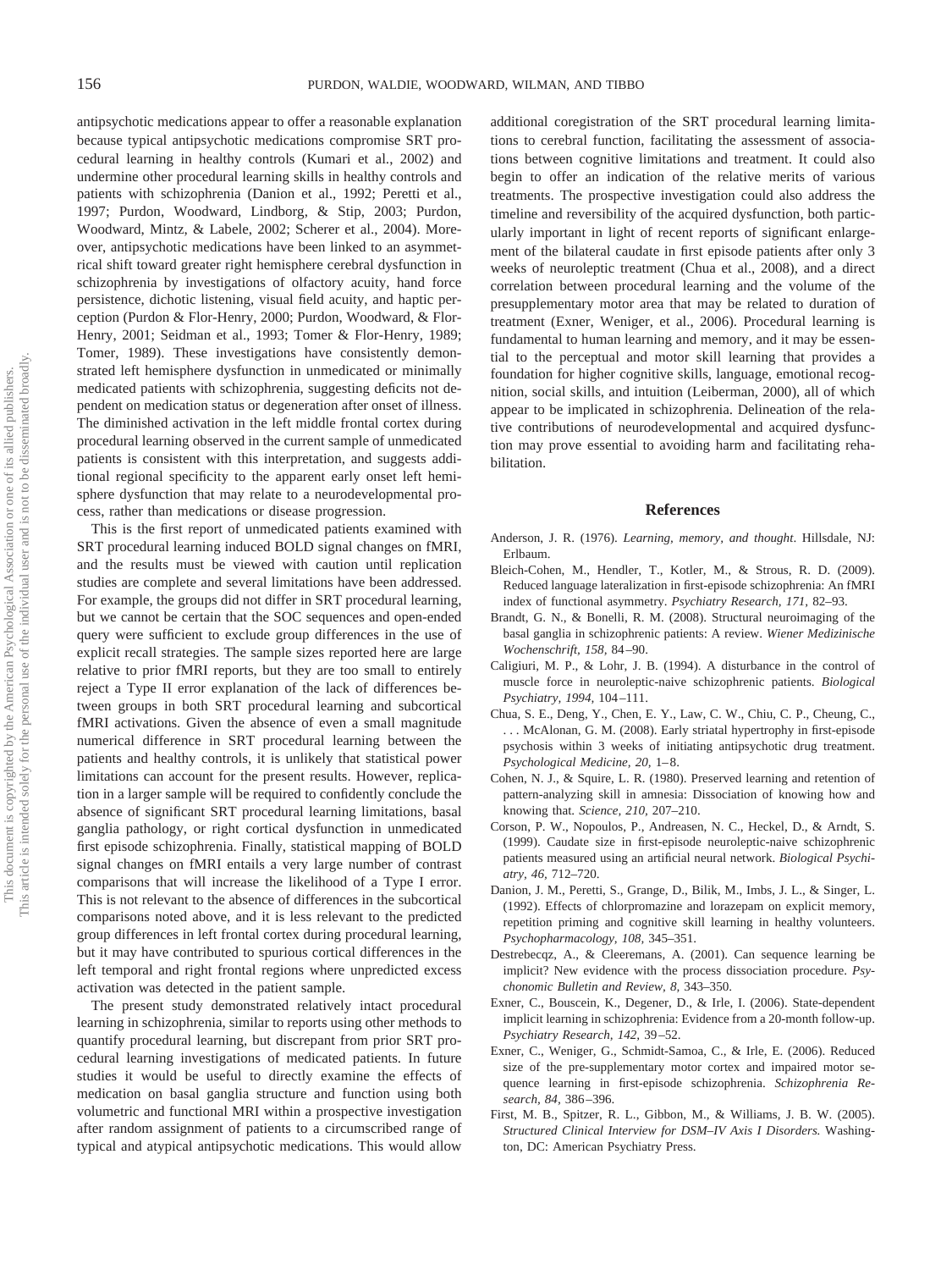- Foerde, K., Poldrack, R. A., Khan, B. J., Sabb, F. W., Bookheimer, S. Y., Bilder, R. M., ... Asarnow, R. F. (2008). Selective corticostriatal dysfunction in schizophrenia: Examination of motor and cognitive skill learning. *Neuropsychology, 22,* 100 –109.
- Fuller, R., Nopoulos, P., Arndt, S., O'Leary, D., Ho, B. C., & Andreasen, N. C. (2002). Longitudinal assessment of premorbid cognitive functioning in patients with schizophrenia through examination of standardized scholastic test performance. *The American Journal Psychiatry, 159,* 1183–1189.
- Gangadhar, B. N., Jayakumar, P. N., Subbakrishna, D. K., Janakiramaiah, N., & Keshavan, M. S. (2004). Basal ganglia high-energy phosphate metabolism in neuroleptic-naive patients with schizophrenia: A 31 phosphorus magnetic resonance spectroscopic study. *American Journal of Psychiatry, 161,* 1304 –1306.
- Goebel, S., & Jansma, H. (2004). *Brain VoyagerTM QX Getting Started Guide*. Maastricht, Netherlands: Brain Innovation B. V.
- Green, M. F., Kern, R. S., Williams, O., McGurk, S., & Kee, K. (1997). Procedural learning in schizophrenia: Evidence from serial reaction time. *Cognitive Neuropsychiatry, 2,* 123–134.
- Harrison, P. J. (1999). Brains at risk of schizophrenia. *Lancet, 353,* 3– 4.
- Hazeltine, E., Grafton, S. T., & Ivry, R. (1997). Attention and stimulus characteristics determine the locus of motor-sequence encoding: A PET study. *Brain, 120,* 123–140.
- Hebb, D. O. (1961). Distinctive features of learning in the higher animal. In J. F. Delafresnaye (Ed.), *Brain mechanisms and learning.* Oxford: Blackwell.
- Heinrichs, R. W., & Zakzanis, K. K. (1998). Neurocognitive deficit in schizophrenia: A quantitative review of evidence. *Neuropsychology, 12,*  $426 - 445.$
- Janssen, J., Reig, S., Parellada, M., Moreno, D., Graell, M., Fraguas, D., . . . Arango, C. (2008). Regional gray matter volume deficits in adolescents with first-episode psychosis. *The Journal of the American Academy* of *Child* and *Adolescent Psychiatry, 47,* 1311–1320.
- Jueptner, M., Frith, C. D., Brooks, D. D., Frackowiak, R. S. J., & Passingham, R. E. (1997a). Anatomy of motor learning II. Subcortical structures and learning by trial and error. *Journal of Neurophysiology, 77,* 1325–1337.
- Jueptner, M., Stephan, K. M., Frith, C. D., Brooks, D. D., Frackowiak, R. S. J., & Passingham, R. E. (1997b). Anatomy of motor learning. I. Frontal cortex and attention to action. *Journal of Neurophysiology, 77,* 1313–1324.
- Kay, S. R., Fiszbein, A., & Opler, L. A. (1987). The positive and negative syndrome scale (PANSS) for schizophrenia. *Schizophrenia Bulletin, 13,* 261–276.
- Keshavan, M. S., Rosenberg, D., Sweeney, J. A., & Pettegrew, J. W. (1998). Decreased caudate volume in neuroleptic-naïve psychotic patients. *The American Journal of Psychiatry, 155,* 774 –778.
- Kessler, R. M., Ansari, M. S., Riccardi, P., Li, R., Jayathilake, K., Dawant, B., & Meltzar, H. Y. (2006). Occupancy of striatal and extrastriatal dopamine D2 receptors by clozapine and quetiapine. *Neuropsychopharmacology, 31,* 1991–2001.
- Kleist, K. (1960). Schizophrenic symptoms and cerebral pathology. *The Journal of Mental Science, 106,* 246 –255.
- Knowlton, B. J., Squire, L. R., & Gluck, M. A. (1994). Probabilistic classification learning in amnesia. *Learning & memory, 1,* 106 –120.
- Kumari, V., Gray, J. A., Corr, P. J., Mulligan, O. F., Cotter, P. A., & Checkley, S. A. (1997). Effects of acute administration of d-amphetamine and haloperidol on procedural learning in man. *Psychopharmacology, 129,* 271–276.
- Kumari, V., Gray, J. A., Honey, G. D., Soni, W., Bullmore, E. T., Williams, S. C., ... Sharma, T. (2002). Procedural learning in schizophrenia: A functional magnetic resonance imaging investigation. *Schizophrenia Research, 57,* 97–107.
- Laruelle, M., Abi-Dargham, A., Gil, R., Kegeles, L., & Innis, R. (1999). Increased dopamine transmission in schizophrenia: Relationship to illness phases. *Biological Psychiatry, 46,* 56 –72.
- Leucht, S., Corves, C., Abter, D., Engel, R. R., Li, C., & Davis, J. M. (2009). Second-generation versus first-generation antipsychotic drugs for schizophrenia: A meta-analysis. *Lancet, 373, 31*-41.
- Lieberman, M. D. (2000). Intuition: A social cognitive neuroscience approach. *Psychological Bulletin, 126,* 109 –137.
- Martis, B., Wright, C. I., McMullin, K. G., Shin, L. M., & Rauch, S. L. (2004). Functional magnetic resonance imaging evidence for a lack of striatal dysfunction during implicit sequence learning in individuals with animal phobia. *The American Journal of Psychiatry, 161,* 67–71.
- Martone, M., Butters, N., Payne, M., Becker, J. T., & Sax, D. (1984). Dissociations between skill learning and verbal recognition in amnesia and dementia. *Archives of Neurology, 41,* 965–970.
- Marvel, C. L., Schwartz, B. L., Howard, D. V., & Howard, J. H., Jr. (2005). Implicit learning of non-spatial sequences in schizophrenia. *Journal of the International Neuropsychological Society, 11,* 659 – 667.
- Matza, L., Brewster, J., Revicki, D., Zhao, Y., Purdon, S. E., & Buchanan, R. (2006). Measurement of change in functional status among patients with schizophrenia: The link with cognitive impairment. *Schizophrenia Bulletin, 32,* 666 – 678.
- Mettler, F. A. (1955). Perceptual capacity functions of the corpus striatum and schizophrenia. *Psychiatric Quarterly, 29,* 89 –111.
- Nissen, M. J., & Bullemer, P. (1987). Attentional requirements of learning. Evidence from performance measures. *Cognitive Psychology, 19,* 1–32.
- Pantelis, C., Barnes, T. R. E., & Nelson, H. E. (1992). Is the concept of frontal-subcortical dementia relevant to schizophrenia? *British Journal of Psychiatry, 160,* 442– 460.
- Pascual-Leone, A., Grafman, J., Clark, K., Stewart, M., Massaquoi, S., Lou, J. S., & Hallett, M. (1993). Procedural learning in Parkinson's disease and cerebellar degeneration. *Annuals of Neurology, 34,* 594 – 602.
- Pedersen, A., Siegmund, A., Ohrmann, P., Rist, F., Rothermundt, M., Suslow, T., & Arolt, V. (2008). Reduced implicit and explicit sequence learning in first-episode schizophrenia. *Neuropsychologia, 46,* 186 –195.
- Peigneux, P., Maquet, P., Meulemans, T., Destrebecqz, A., Laureys, S., Degueldre, C., . . . Cleeremans, A. (2000). A Striatum forever, despite sequence learning variability: A random effect analysis of PET data. *Human Brain Mapping, 10,* 179 –194.
- Peretti, C. S., Danion, J. M., Kauffmann-Muller, F., Grange, D., Patat, A., & Rosenzweig, P. (1997). Effects of haloperidol and amisulpride on motor and cognitive skill learning in healthy volunteers. *Psychopharmacology, 131,* 329 –338.
- Poldrack, R. A., Sabb, F. W., Foerde, K., Tom, S. M., Asarnow, R. F., Bookheimer, S. Y., & Knowlton, B. J. (2005). The neural correlates of motor skill automaticity. *Journal of Neuroscience, 25,* 5356 –5364.
- Purdon, S. E., & Flor-Henry, P. (2000). Asymmetrical olfactory acuity and neuroleptic response in schizophrenia. *Schizophrenia Research, 44,* 221–232.
- Purdon, S. E., Woodward, N., & Flor-Henry, P. (2001). Hand force persistence and neuroleptic treatment in schizophrenia. *Journal of the International Neuropsychological Society, 7,* 606 – 614.
- Purdon, S. E., Woodward, N., Lindborg, S. E., & Stip, E. (2003). Procedural learning in schizophrenia after six months' of double-blind treatment with olanzapine, risperidone, or haloperidol. *Psychopharmacology, 169,* 390 –397.
- Purdon, S. E., Woodward, N. D., Mintz, A., & Labelle, A. (2002). Procedural learning improvements after six weeks of clozapine treatment. *Schizophrenia Research, 53,* 165–166.
- Rauch, S. L., Whalen, P. J., Savage, C. R., Curran, T., Kendrick, A., Brown, H. A., . . . & Rosen, B. R. (1997). Striatal recruitment during an implicit sequence learning task as measured by functional magnetic resonance imaging. *Human Brain Mapping, 5,* 124 –132.